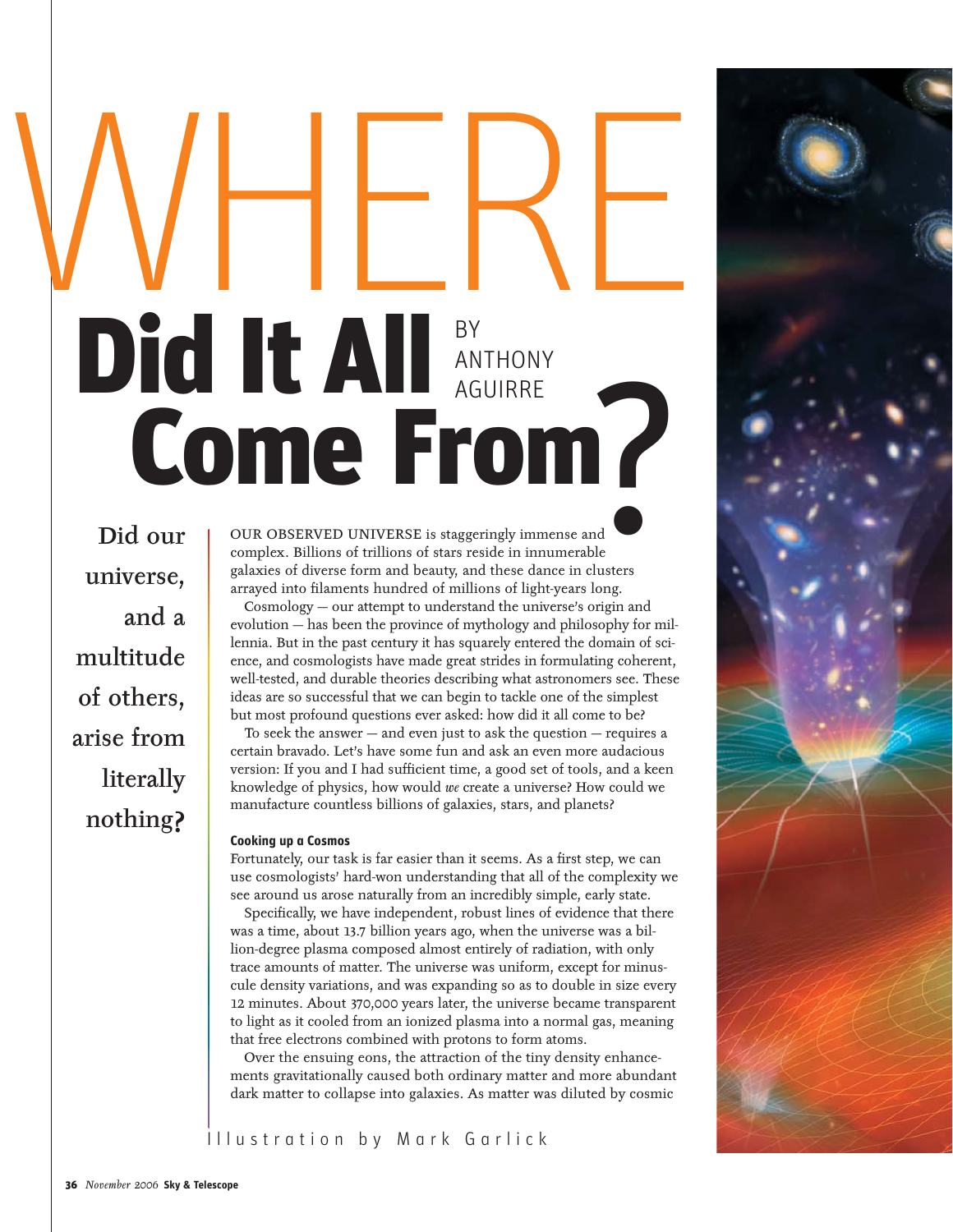If the idea of eternal inflation is correct, infinite bubble universes constantly emerge in inflationary space when regions slow to a normal expansion rate. Each bubble universe may have its own distinct physical laws, many of which might be incompatible with life.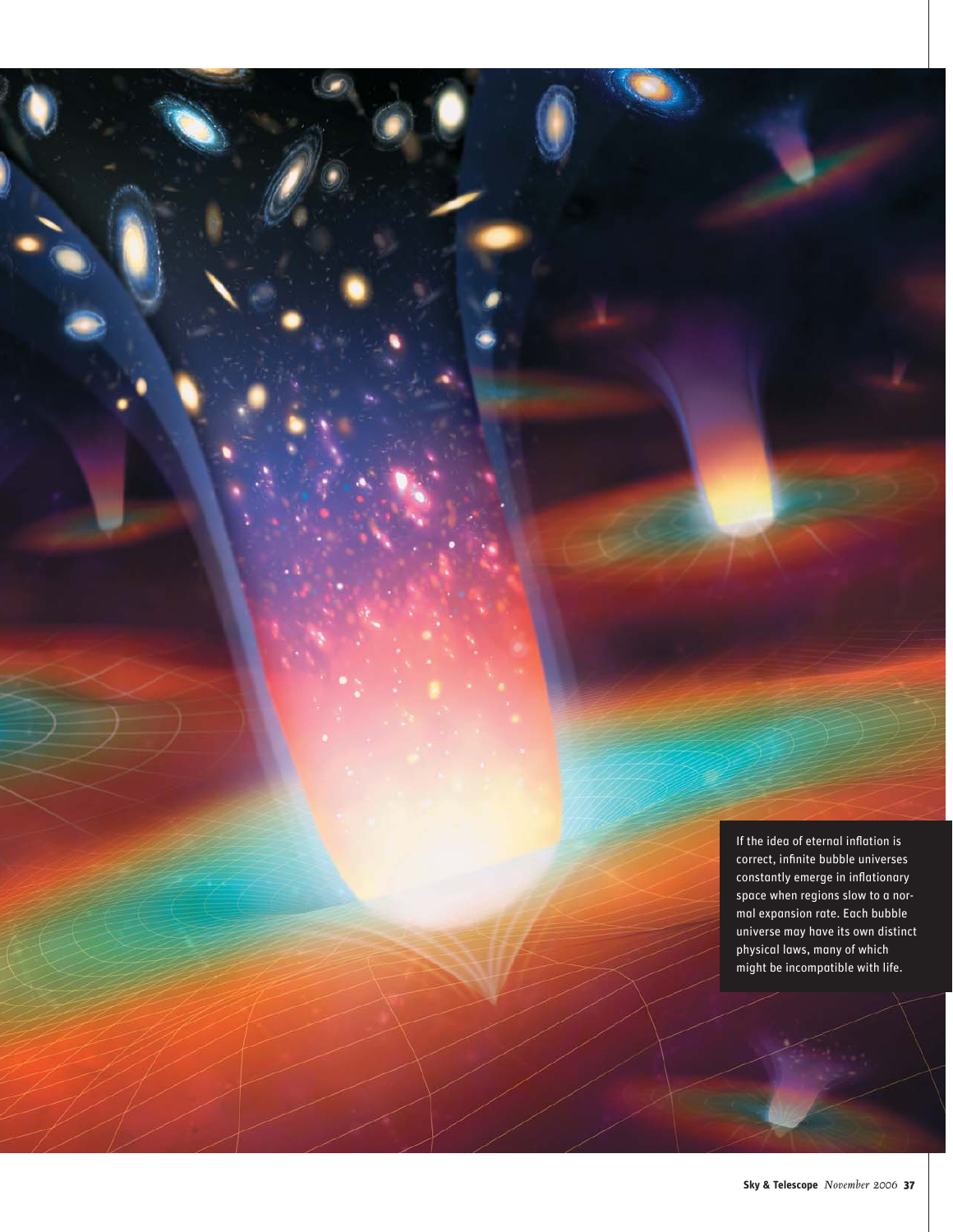

expansion, its influence waned until it gave way to the antigravity pressure of a mysterious dark energy (*S&T:* March 2005, page 32).

Although this picture remains incomplete — we still don't know, for example, what the dark matter and dark energy actually *are* — we have come a long way in our cosmic creation quest. We need only to create a hot, uniform batter of particles and radiation; the laws of physics will take care of the rest.

The theory that the observed universe cooled and evolved from a uniform epoch of, say, a billion degrees, is known as the Big Bang model. Contrary to a common misperception, the Big Bang is not a theory of the universe's beginning, or even of some primordial explosion. It tells us only how the hot batter evolved. But how was the batter made? Here we confront two related conundrums.

First, if we extrapolate the Big Bang model further back in time, just 4 minutes 4 seconds before our billion-degree epoch, the universe's density and temperature appear to have been infinite. Calculations become impossible, and known physics breaks down completely. Uh oh.

Second, where did all this stuff come from? Could all of the universe's contents have been created from nothing? The question is daunting, but let's face it head-on.

#### **Everything from Nothing?**

The idea of creating an entire universe out of nothing sounds absurd because in everyday life we see matter being *conserved.* It may change form, but it is neither created nor destroyed. Physicists have long known that energy is also conserved. Einstein's famous equation  $E = mc^2$  showed that mass and energy are interchangeable, so there's really just one law: the conservation of energy.

This law would seem to be an airtight argument against the creation of a universe. If energy is conserved, then the

universe — which clearly has scads of mass and energy — could never have come from "nothing," which has none.

Amazingly, almost every part of that last statement is incorrect. Energy is *not* always conserved, the universe might have begun with *little or no* total energy, and "nothing" *can* have energy! Let's examine these surprising truths in turn.

First, energy and its conservation are not absolute in either Einstein's general theory of relativity, which describes space, time, and the universe's structure as a whole, or in quantum mechanics, the theory of the very small. For example, in general relativity, the energy of a particle such as a photon is conserved only if the geometry of its surrounding space is unchanging (explaining the energy conservation we experience near the relatively static Earth). But because of cosmic expansion, a photon traveling between galaxies loses energy and shifts to longer, redder wavelengths — the redshift of light astronomers see from distant galaxies.

In quantum mechanics, an object's energy can fluctuate over an extremely short time, as exemplified in radioactivity. Although a uranium atom has an energy barrier to breaking apart, a quantum fluctuation can allow a particle to acquire enough energy temporarily to breach this barrier and escape through a process known as *quantum tunneling.*

Second, little or no energy does not imply little or no stuff, because energy can be *negative* as well as positive. For example, gravity provides a negative contribution to the energy of any pair of objects, which becomes more negative as their separation decreases. When a stone falls, it gains kinetic energy (energy of motion), but it also picks up an exactly compensating amount of negative gravitational energy. And because of  $E = mc^2$ , negative energy is equivalent to negative mass. If you weigh a pair of large rocks on an exceedingly accurate scale, they will weigh slightly less than the sum of the two rocks weighed individually and far apart.

Third, quantum theory predicts that empty space carries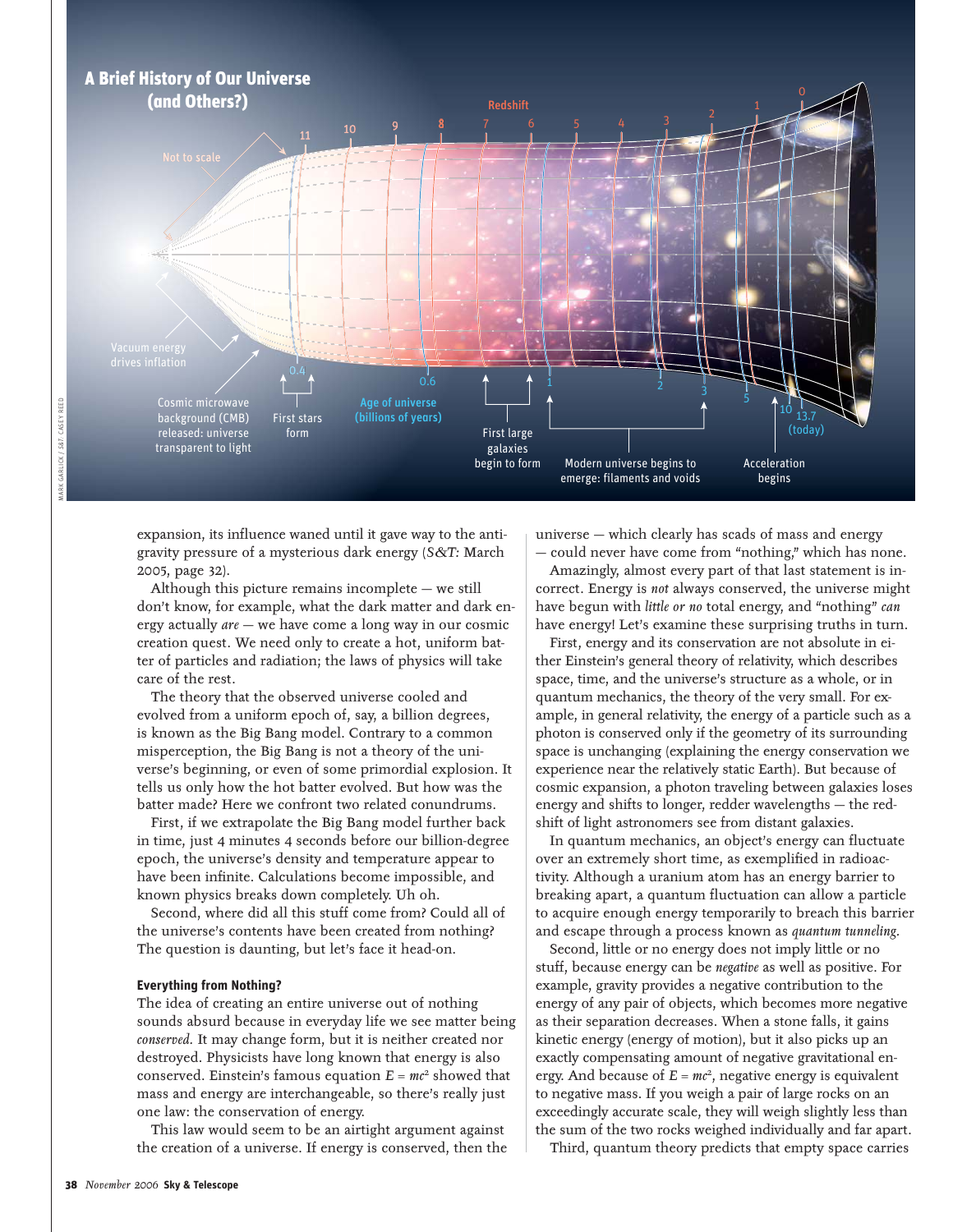*vacuum energy,* as attested experimentally by the Casimir Effect (see the box below). Over the past decade, observations of distant supernovae and the cosmic microwave background have revealed that vacuum energy (or something that behaves quite like it) appears to comprise a shocking three-quarters of the current universe. In Einstein's theory, vacuum energy implies a repulsive, antigravity force. If there is enough vacuum energy to overpower matter's attractive gravity, the universe will expand exponentially — doubling in scale, over and over, in a fixed interval that depends on the amount of vacuum energy. With cosmic acceleration, astronomers observe just this sort of exponential expansion beginning in our universe.

#### **Growing the Universe from a Seed**

These three truths about energy not only undermine the argument against creating a universe from nothing, but also can be combined into a plausible method for cosmic creation. Let's see how.

Imagine a small region of "empty" space, which nonetheless contains vacuum energy. As discussed above, it will expand exponentially, and if there's lots of vacuum energy, it will quickly swell into a stupendous volume of empty — but energetic — space. Is this a violation of energy conservation, or is it a precise, maintained cancellation between positive and negative energy? General relativity does not exactly say, but it does say that the process occurs.

If the vacuum energy is dynamic, meaning it can vary in space and time, it will evolve. It might convert itself into radiation, generating a superhot region that would now expand at a slower rate and cool. Some of this radiation might transform into normal matter, and some into dark matter. Eventually, this fiery mixture would cool and become . . . *just like our universe 13.7 billion years ago.*

Astoundingly, we now have evidence that this very chain of events may have taken place not just in our creation fantasy, but in reality. In the early 1980s, American and Soviet cosmologists developed an idea, called *inflation*, that



"Empty" space can carry energy, known as vacuum energy. Many physicists think that a tiny level of vacuum energy constitutes the "dark energy" that is causing cosmic acceleration. In inflation, the same accelerated expansion happened at a vastly higher rate, driven by high-density vacuum energy. Inflation can explain the properties of our universe if it caused the universe to double in scale at least 85 times, after which the vacuum energy transformed itself into matter and radiation, paving the way for galaxies, stars, and planets. At the end of inflation, the observable universe might have been about the size of a golf ball.

the universe experienced a very early, very brief epoch of hugely exponential expansion driven by vacuum energy. At that time, most cosmologists thought that the early universe was superhot, superdense, and almost uniform in temperature and density, but they lacked any explanation as to how this special state came into being. This changed when Alan Guth (now at MIT) argued persuasively that a period of inflation would lead to such a state.

But beyond solving the quasi-philosophical problems that motivated it, inflation made two important predictions: the universe's geometry would be flat on very large scales, and the early universe would have density fluctuations of a particular statistical pattern. Both predictions have been born out, most recently and in stunning detail by NASA's

## Defying **Common Sense** by Robert Naeye

Numerous laboratory experiments have demonstrated conclusively that empty space has energy. For example, quantum mechanics

### Casimir Effect



Net inward force

predicts that virtual waves of energy continually form in the vacuum of supposedly "empty space." When two plates are placed close together, waves cannot form between the plates if their wavelengths are longer than the distance between the plates. But shorter waves can form inside and outside the plates. The result is a net force known as the Casimir Effect *(left)* that slowly but inexorably draws the plates closer together.

Albert Einstein's general theory of relativity tells us that if you put two rocks together on an exceedingly accurate scale, they will weigh slightly less than if you weigh the same two rocks apart from each other *(right)*. That's because the two rocks have a slight gravitational



attraction for each other, which contributes negative energy (and thus negative mass) when the rocks are close together.

*Senior editor* Robert Naeye *has no common sense, so he understands this perfectly.*

*S&T:* CASEY REED (2)

&T: CASEY REED (2)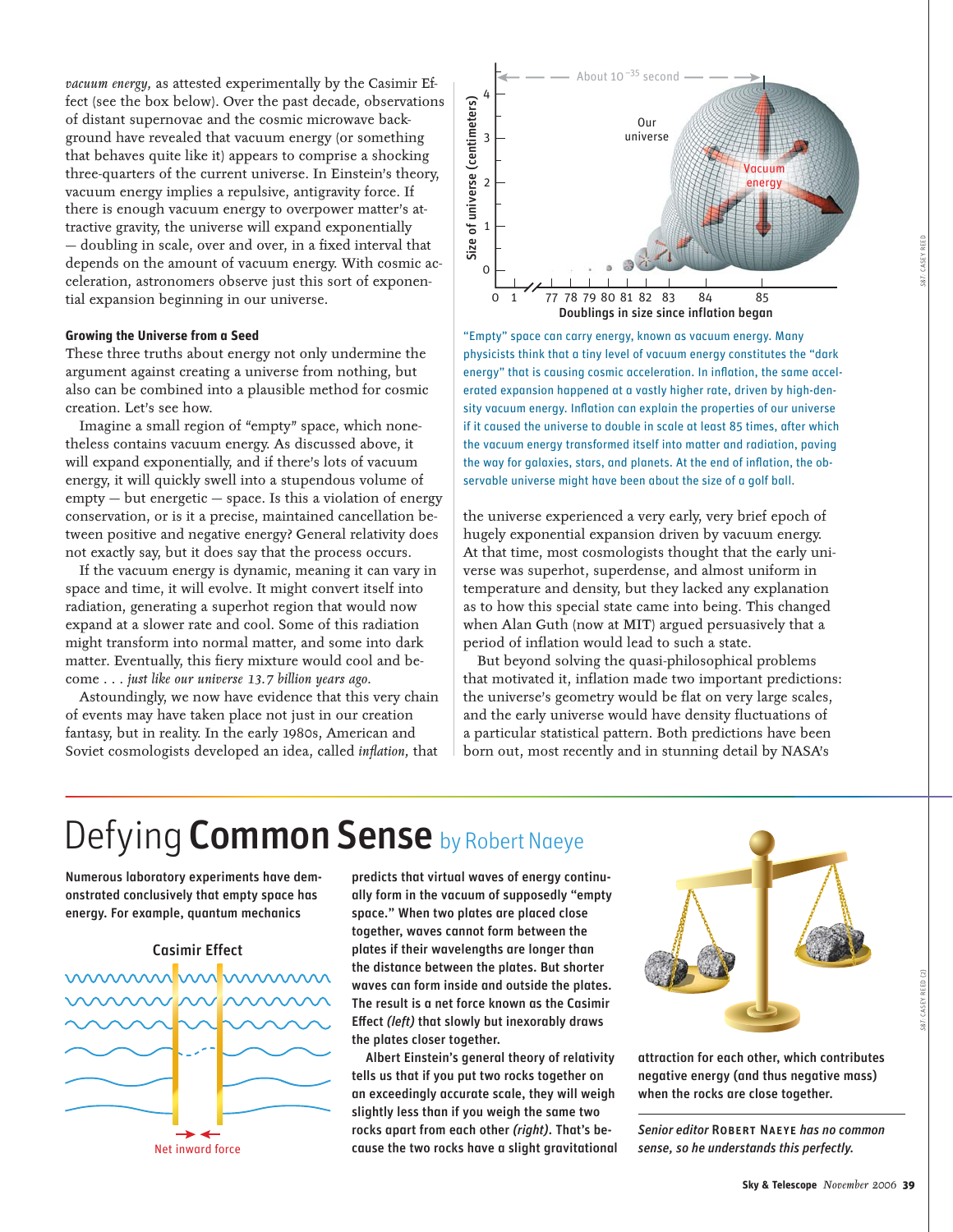

One of the most bizarre phenomena of the microworld is quantum tunneling. In classical physics, a subatomic particle caught between two barriers is predicted to "bounce" back and forth forever. But in quantum theory, a particle's position is described by a probability curve, which can be nonzero even outside a barrier. After a measurement a particle and its probability curve can then lie on the other side. Likewise, our universe may have once been akin to a particle trapped between two barriers. Through quantum tunneling, the universe could have instantly passed through the barriers. Once this happened, vacuum energy could quickly inflate our universe to an enormous size.

Wilkinson Microwave Anisotropy Probe satellite (June issue, page 22). Inflation has passed numerous tests with flying colors, and there are no alternatives anywhere near as compelling. It may actually have happened!

#### **A Forest of Universes?**

Inflation has profound implications, because its side effects completely change our conception of the universe on enormous scales. We can only observe a region from which light has reached us since inflation ended. But why should inflation have created just this much space and no more? In fact, to explain our *observable* universe, inflation must have also formed *at least* tens or hundreds of similarly sized regions within a much larger volume. The actual number depends on how long inflation lasts. How long is that? Probably forever!

Why? Vacuum energy changes in time and space due to quantum effects, causing inflation to end at different times in different places. In fact, these variations create the density fluctuations from which galaxies formed. Soon after devising the theory, inflation's pioneers - particularly Andrei Linde (now at Stanford University) — realized that on large enough scales, these same fluctuations mean that there will *always* be regions that are still inflating.

In this radical "eternal inflation" scenario, the universe forms a never-ending and ever-expanding sea of space-time, which continually spawns new "bubble universes" where inflation dies out and normal expansion commences. From the inside, one of these could look much like our billiondegree baby universe; it might eventually evolve creatures who would suspect but never observe that infinitely many universes coexist far away in space and time.

But other bubble universes may be quite different. Our best candidate for a theory unifying nature's forces*,* string theory, yields many  $-$  perhaps infinite  $-$  versions of postinflationary physics. In some, the electromagnetic force might be weaker — or stronger. In others, protons or neutrons may have different masses — or they might not exist. Inflation may bring these possibilities into reality through the physical laws of different bubble universes. If these ideas are correct, then the process that created everything we see from just a tiny seed also created much, much more: a true "multiverse" of vast diversity and infinite extent.

This vision, while grand, creates a nightmare for cosmologists. To test a cosmological theory, we must compare our observed universe to a predicted one. But which of the many possible universes should we compare to ours? This problem could be circumvented if we could observe the other bubbles, but they're so far away that we'd have to perform the unattainable feat of traveling faster than light to reach them. All we can do is ask whether our universe is possible (does our theory predict that it exists *somewhere* in the multiverse?), and if it is likely (is it an abundant type of universe?).

#### **Whence the Seed?**

The ability of vacuum energy to inflate a tiny seed into an infinite number of universes is amazing. But where did that seed come from?

Here we stand on highly speculative ground. Most accounts of what happened before the Big Bang require a theory of *quantum gravity* that combines Einstein's general relativity with quantum mechanics. Physicists still have only limited understanding of quantum gravity, and our best candidate, string theory, so far fails to provide clear answers. But having come this far in our universe-creation quest, we won't turn back here.

One amusing possibility is that a civilization actually created our universe (May issue, page 25). Guth and Edward

how we know what we know

Do we really know all this cosmic history with such assurance? Indeed, when I first started studying cosmology about 10 years ago, such assertions would have seemed outrageous. But there is good reason

to think that we now do.

As just one example, astronomers have *three* independent lines of evidence that between 4.0% and 4.7% of the universe is composed of ordinary matter such as protons and neutrons.

First, they've compared the observed cosmic abundance of deuterium (a hydrogen isotope) to the theoretical predictions of what our billion-degree early universe left as a relic. Second, they've weighed the domi-